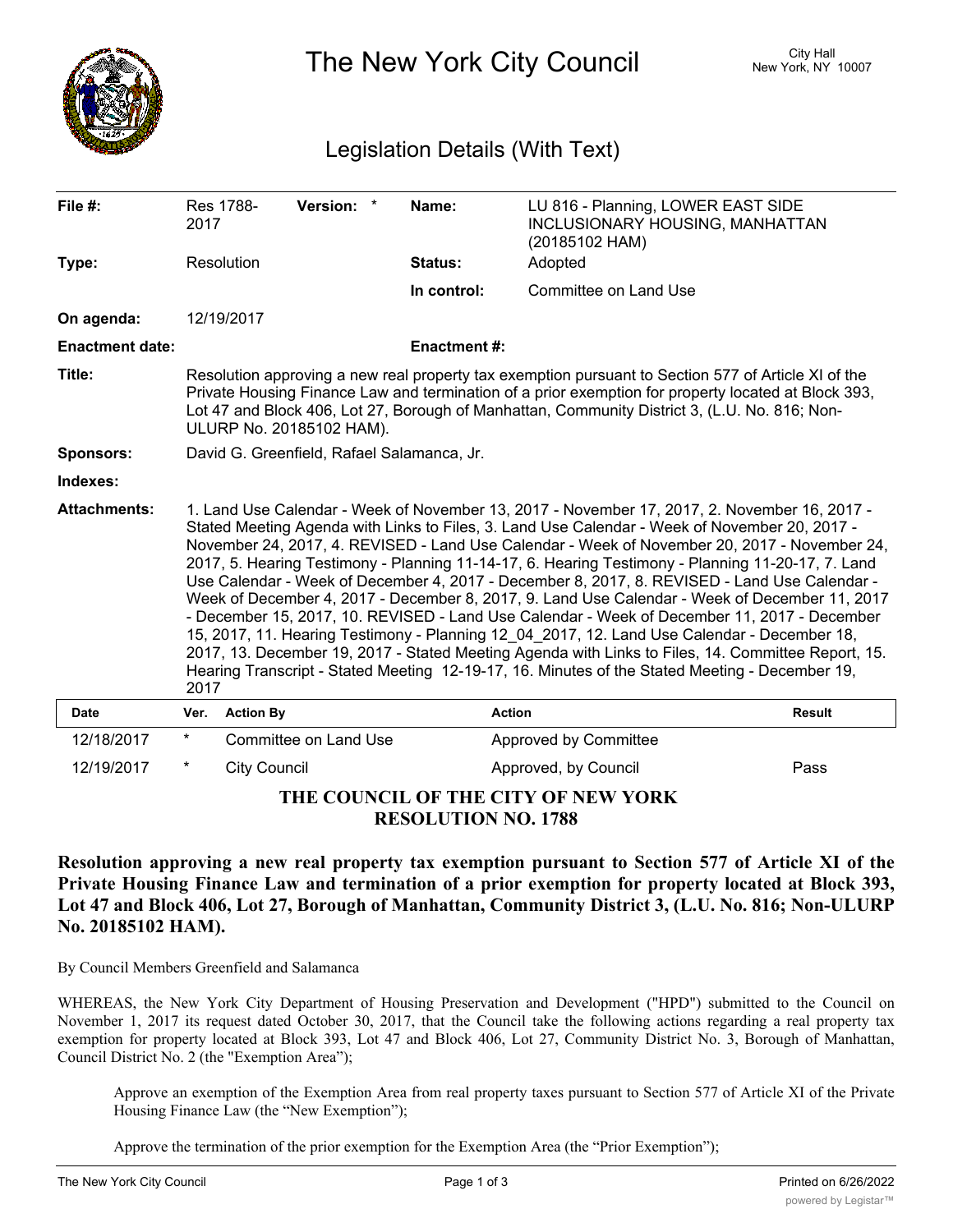WHEREAS, HPD's requests is related to previously approved City Council Resolution No. 374 of June 26, 2002;

WHEREAS, upon due notice, the Council held a public hearing on the New Exemption on November 14, 2017;

WHEREAS, the Council has considered the land use and financial implications and other policy issues relating to the New Exemption;

## RESOLVED:

Pursuant to Section 577 of the Private Housing Finance Law, the Council approves an exemption of the Exemption Area from real property taxes as follows:

- 1. For the purposes hereof, the following terms shall have the following meanings:
	- a. "Company" shall mean B&N Housing LLC or a limited liability company that acquires the beneficial interest in the Exemption Area with the approval of HPD.
	- b. "Effective Date" shall mean December 17, 2015.
	- c. "Exemption Area" shall mean the real property located in the Borough of Manhattan, City and State of New York, identified as Block 393, Lot 47 and Block 406, Lot 27 on the Tax Map of the City of New York.
	- d. "Expiration Date" shall mean the earlier to occur of (i) a date which is forty (40) years from the Effective Date, (ii) the date of the expiration or termination of the Regulatory Agreements, or (iii) the date upon which the Exemption Area ceases to be owned by either a housing development fund company or an entity wholly controlled by a housing development fund company.
	- e. "HDFC" shall mean UHAB Housing Development Fund Corporation or a housing development fund company that acquires the Exemption Area with the prior written consent of HPD.
	- f. "HPD" shall mean the Department of Housing Preservation and Development of the City of New York.
	- g. "J-51 Benefits" shall mean any tax benefits pursuant to Section 489 of the Real Property Tax Law which are in effect on the Effective Date.
	- h. "New Exemption" shall mean the exemption from real property taxation provided hereunder with respect to the Exemption Area.
	- i. "Owner" shall mean, collectively, the HDFC and Company.
	- j. "Prior Exemption" shall mean the exemption from real property taxation for the Exemption Area approved by the New York City Council on June 26, 2002 (Resolution No. 374).
	- k. "Regulatory Agreements" shall mean the Inclusionary Housing Regulatory Agreements between HPD and the Owner dated December 17, 2015 establishing certain controls upon the operation of the Exemption Area during the term of the New Exemption**.**
- 2. The Prior Exemption shall terminate with respect to the Exemption Area upon the Effective Date.
- 3. All of the value of the property in the Exemption Area, including both the land and any improvements (excluding those portions, if any, devoted to business, commercial or community facility use) shall be exempt from real property taxation, other than assessments for local improvements, for a period commencing upon the Effective Date and terminating upon the Expiration Date.
- 4. Notwithstanding any provision hereof to the contrary:
	- a. The New Exemption shall terminate if HPD determines at any time that (i) the Exemption Area is not being operated in accordance with the requirements of Article XI of the Private Housing Finance Law, (ii) the Exemption